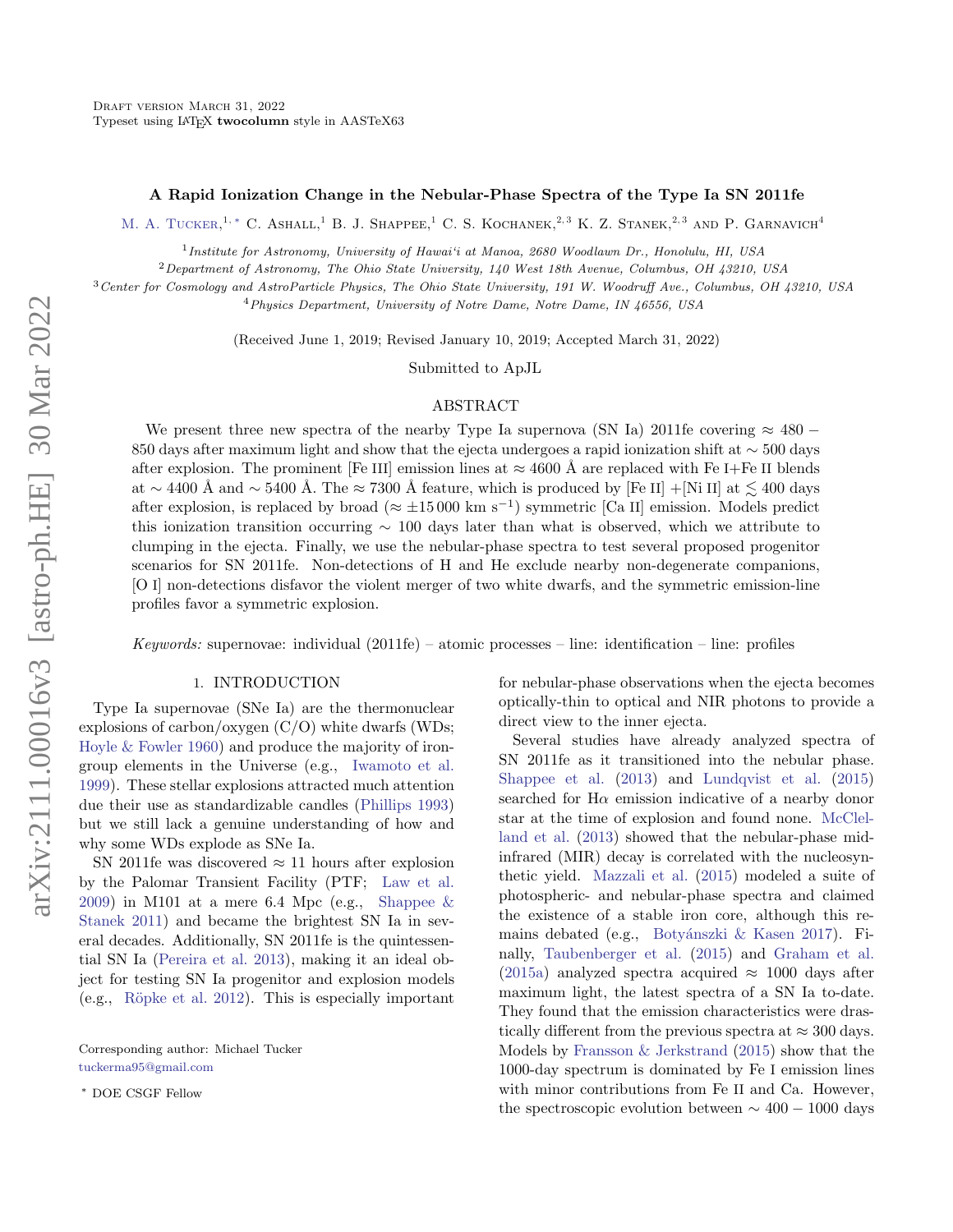| UT Date    | Phase <sup>u</sup> | Exp. Time |
|------------|--------------------|-----------|
|            | [days]             | s         |
| 2013-01-05 | 482.6              | 14650     |
| 2013-05-01 | 598.4              | 10800     |
| 2014-01-06 | 848.2              | 10800     |

<span id="page-1-2"></span>Table 1. New LBT MODS Spectroscopy.

<sup>a</sup>Relative to  $t_{\text{max}}$ .

after explosion remains poorly understood. [Friesen et al.](#page-8-4)  $(2017)$  briefly attempted to model the  $+576$ -day spectrum from [Graham et al.](#page-8-2) [\(2015a\)](#page-8-2) obtained by the Berkeley SuperNova Identification Program (BSNIP; [Silver](#page-9-10)[man et al.](#page-9-10) [2012\)](#page-9-10) but the results were unsatisfactory and they focused on modeling earlier-phase spectra.

In this Letter we analyze new nebular-phase spectra of SN 2011fe acquired  $\approx$  480 – 850 days after peaklight. Details about the data reduction and calibration are provided in §[2.](#page-1-0) §[3](#page-1-1) presents the temporal evolution including a distinct change in the iron blends at  $4000-6000$  Å and the appearance of [Ca II]. Constraints on the progenitor system and explosion mechanism are described in §[4.](#page-5-0) Finally, we discuss the rapid ionization change in the context of SN Ia models and the use of [Ca II] as an ejecta diagnostic in §[5.](#page-7-0) For our analysis we adopt the time of maximum-light in the B-band of  $t_{\text{max}} = \text{MJD } 55813.98 \pm 0.03 \text{ from Zhang et al. (2016)}.$  $t_{\text{max}} = \text{MJD } 55813.98 \pm 0.03 \text{ from Zhang et al. (2016)}.$  $t_{\text{max}} = \text{MJD } 55813.98 \pm 0.03 \text{ from Zhang et al. (2016)}.$  $t_{\text{max}} = \text{MJD } 55813.98 \pm 0.03 \text{ from Zhang et al. (2016)}.$  $t_{\text{max}} = \text{MJD } 55813.98 \pm 0.03 \text{ from Zhang et al. (2016)}.$ This is interchangeable with the time of explosion using the  $\approx$  18-day rise-time of SN 2011fe from [Pereira](#page-9-4) [et al.](#page-9-4) [\(2013\)](#page-9-4). We use the distance to M101 of 6.4 Mpc [\(Shappee & Stanek](#page-9-3) [2011\)](#page-9-3) as in previous studies and all phases are given relative to  $t_{\text{max}}$  in the SN rest-frame.

### 2. NEW AND ARCHIVAL SPECTRA

<span id="page-1-0"></span>We obtained new spectroscopic observations of SN 2011fe  $\approx 480 - 850$  days after maximum light with the Multi-Object Double Spectrograph (MODS; [Pogge](#page-9-11) [et al.](#page-9-11) [2010\)](#page-9-11) on the Large Binocular Telescope (LBT). Details about the spectroscopic data reduction are described in [Shappee et al.](#page-9-6) [\(2013\)](#page-9-6). In brief, each frame is bias-subtracted and flat-fielded before detecting and removing cosmic rays with lacosmic [\(van Dokkum](#page-10-2) [2001\)](#page-10-2). Then, we extract the 1D spectrum with IRAF and derive the wavelength calibration with arc-lamp frames. Finally, each spectrum is corrected for instrumental response and placed on a relative flux scale with standard star observations. Table [1](#page-1-2) summarizes the observations.

Archival spectra from [Shappee et al.](#page-9-6) [\(2013\)](#page-9-6); [Graham](#page-8-5) [et al.](#page-8-5) [\(2015b,](#page-8-5)[a\)](#page-8-2); [Taubenberger et al.](#page-10-0) [\(2015\)](#page-10-0); [Mazzali](#page-9-9) [et al.](#page-9-9) [\(2015\)](#page-9-9) and [Zhang et al.](#page-10-1) [\(2016\)](#page-10-1) are included in our analysis to increase the temporal coverage. We also use photometric observations from [Munari et al.](#page-9-12) [\(2013\)](#page-9-12), [Tsvetkov et al.](#page-10-3) [\(2013\)](#page-10-3), [Zhang et al.](#page-10-1) [\(2016\)](#page-10-1), and [Shappee](#page-9-13) [et al.](#page-9-13) [\(2017\)](#page-9-13) to place the spectra on an absolute flux scale. We restrict the photometry to the  $BVR$  filters because 1) our spectral analysis is focused on the wavelength range covered by these filters, and 2) data from these filters are available for the spectral epochs used in our analysis (e.g., Fig. 1 from [Tucker et al.](#page-10-4) [2021a\)](#page-10-4). We fit the light curves with low-order splines over the range of  $200 - 1000$  days. We added Gaussian deviates of the estimated noise and refit the data multiple times to estimate the uncertainties in the spline model. To account for minor differences in the filter throughputs between the photometric setups we include a conservative 0.05 mag ( $\sim$  5%) systematic uncertainty in the final spline fit.

To flux-calibrate each spectrum, we interpolate the BV R magnitudes and uncertainties using the spline fits. The synthetic  $BVR$  filter magnitude is calculated from the spectrum using Eq. 7 from [Fukugita et al.](#page-8-6) [\(1996\)](#page-8-6) and the spectrum is linearly scaled to match the observed  $BVR$  magnitudes. Nebular-phase photometry in other optical filters (gri, [Firth et al.](#page-8-7) [2015;](#page-8-7) [Kerzendorf](#page-9-14) [et al.](#page-9-14) [2014,](#page-9-14) [2017\)](#page-9-15) is used to check that the spectroscopic flux calibration is correct given the measurement measurement uncertainties.

# 3. TEMPORAL EVOLUTION

<span id="page-1-1"></span>Line identification at  $\lesssim 300$  days after maximum light is well-established due to the increasing number of nebular spectra obtained in recent years (e.g., [Graham et al.](#page-8-8) [2017;](#page-8-8) [Maguire et al.](#page-9-16) [2018;](#page-9-16) [Sand et al.](#page-9-17) [2018;](#page-9-17) [Tucker et al.](#page-10-5) [2020\)](#page-10-5) and improvements in modeling these phases (e.g., [Mazzali et al.](#page-9-9) [2015;](#page-9-9) Flörs et al. [2018;](#page-10-6) [Wilk et al.](#page-10-6) 2018; Flörs et al. [2020;](#page-9-18) [Wilk et al.](#page-10-7) 2020; [Shingles et al.](#page-9-18) 2020; [Polin et al.](#page-9-19) [2021\)](#page-9-19). Optical spectra  $\sim 200 - 300$  days after  $t_{\text{max}}$  are dominated by [Fe III] with contributions from [Fe II], [Ni II], and [Co III]. Fig. [1](#page-2-0) shows the flux-calibrated spectral evolution at  $> 200$  days after  $t_{\text{max}}$  and Fig. [2](#page-3-0) shows the normalized spectra at various epochs. We discuss the evolution of the  $4000 - 6000$  Å and  $\approx 7300$  Å regions in §[3.1](#page-1-3) and §[3.2,](#page-2-1) respectively.

# 3.1. The Fe-dominated  $4000 - 6000$  Å Region

<span id="page-1-3"></span>The  $4000 - 6000$  Å wavelength range is mainly comprised of forbidden iron emission lines (e.g., [Mazzali](#page-9-9) [et al.](#page-9-9) [2015;](#page-9-9) [Wilk et al.](#page-10-7) [2020\)](#page-10-7). The strongest feature in nebular spectra is typically the peak at  $\sim$  4600 Å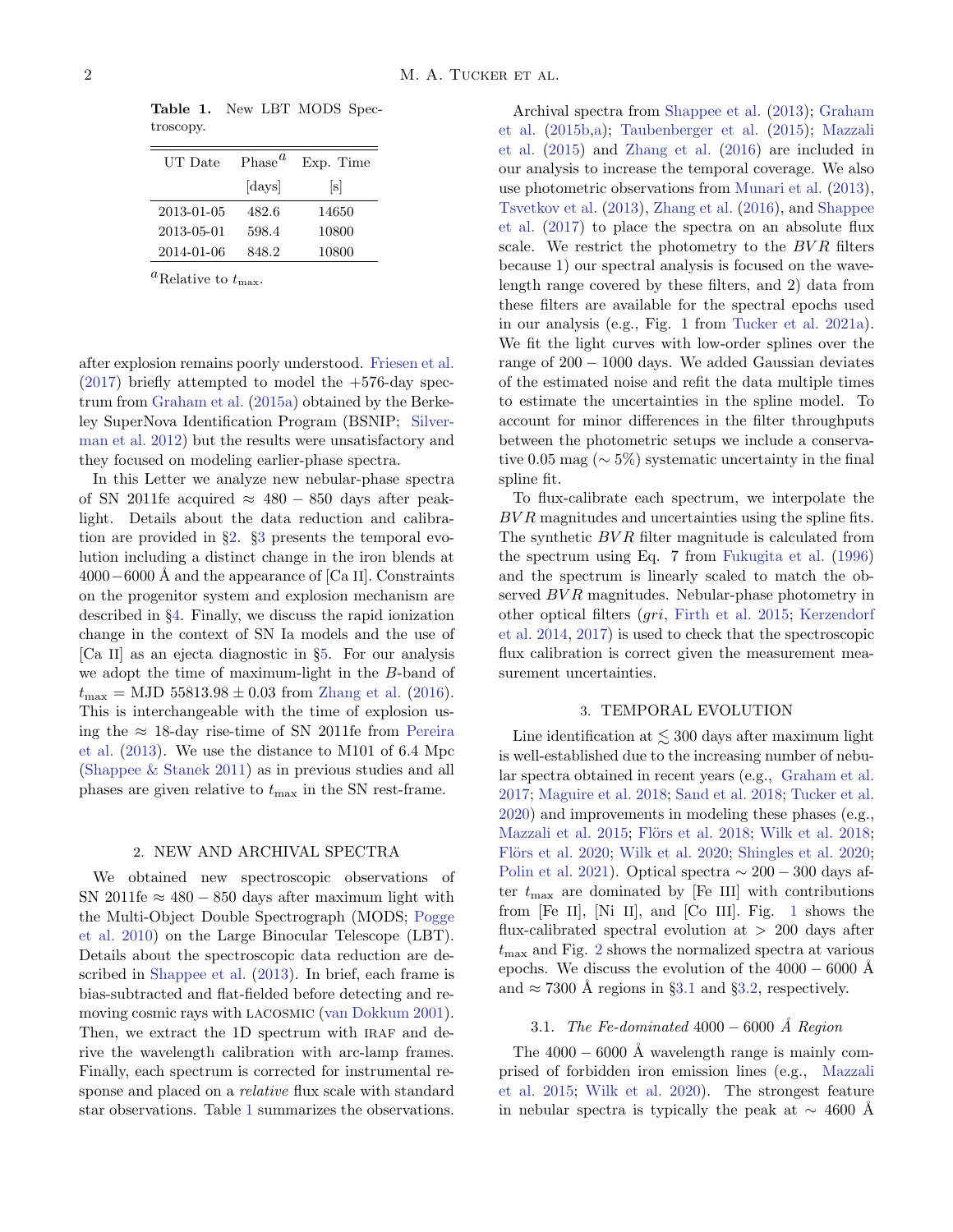

<span id="page-2-0"></span>Figure 1. Flux-calibrated spectroscopic evolution of SN 2011fe at > 200 days after maximum light. Error bars along the right axis represent typical flux-calibration uncertainties after the  $BVR$  spline fits (see §[2\)](#page-1-0). The gray hatched region marks the  $O<sub>2</sub>$ A-band telluric feature.

observed in almost all nebular SNe Ia spectra and attributed to a blend of [Fe III] transitions (e.g., [Graham](#page-8-8) [et al.](#page-8-8) [2017;](#page-8-8) [Maguire et al.](#page-9-16) [2018;](#page-9-16) [Tucker et al.](#page-10-5) [2020\)](#page-10-5). Figs. [1](#page-2-0) and [2](#page-3-0) show that this feature dominates the spectrum until  $\sim$  400 days after  $t_{\text{max}}$ . It then disappears over the subsequent 200 days leaving two adjacent peaks at  $\sim$  4400 Å and  $\sim$  5300 Å. [Fransson & Jerkstrand](#page-8-3) [\(2015\)](#page-8-3) show that these features are dominated Fe I with minor contributions from Fe II.

Our new spectra provide the first evidence for a sharp transition in the ejecta of SNe Ia at nebular phases. The +480-day spectrum shows a steep drop in the [Fe III] blend at  $\approx 4600$  Å and the feature has disappeared by the +600-day spectrum. The adjacent spectral features at  $\sim$  4400 Å and  $\sim$  5400 Å remain strong in all of the spectra. However, these features shift and change compared to the  $\langle 400 \text{-day spectra.}$  This is likely due to the transition from Fe II to Fe I emission.

# 3.2. The  $7300\AA$  Feature

<span id="page-2-1"></span>The feature at  $\sim$  7300 Å is dominated by a blend of [Fe II] and [Ni II] in the nebular spectra of normal SNe Ia (e.g., [Mazzali et al.](#page-9-9) [2015;](#page-9-9) [Maguire et al.](#page-9-16) [2018;](#page-9-16) Flörs [et al.](#page-8-9) [2018;](#page-8-9) [Wilk et al.](#page-10-7) [2020\)](#page-10-7). However, Figs. [1,](#page-2-0) [2,](#page-3-0) and [3](#page-4-0) show a distinct change in this feature at  $\approx$  480 days as

well, with the emission profile transitioning from doubleto triple-peaked. We consider 4 possible interpretations:

- 1. [Fe II] and [Ni II] produce the entire profile with no contribution from [Ca II];
- 2. [Ca II] is narrow  $(< 4000 \text{ km s}^{-1})$  and only contributes to the central peak, whereas moderatewidth  $(\approx 8000 \text{ km s}^{-1})$  [Fe II] and [Ni II] produce the wings;
- 3. Broad [Ca II] ( $\sim 12000 \text{ km s}^{-1}$ ) dominates the feature, with minor contributions from narrow  $(\leq)$  $2500 \text{ km s}^{-1}$ ) [Fe II] and [Ni II] to the wings; or
- 4. The entire profile is produced by [Ca II] with no significant contribution from  $[Fe II] + [Ni II].$

Case 1, where the central emission peak is attributed to [Fe II] and/or [Ni II], requires a highly-asymmetric ejecta distribution which conflicts with the symmetric emission-line profiles of Co, Ni, and Fe (e.g., [McClel](#page-9-8)[land et al.](#page-9-8) [2013;](#page-9-8) [Graham et al.](#page-8-5) [2015b\)](#page-8-5). Additionally, the spherically-symmetric, one-dimensional models of [Fransson & Jerkstrand](#page-8-3) [\(2015\)](#page-8-3) do not require any ejecta asymmetry to reproduce the observations. Thus, we conclude the central peak is rest-velocity [Ca II].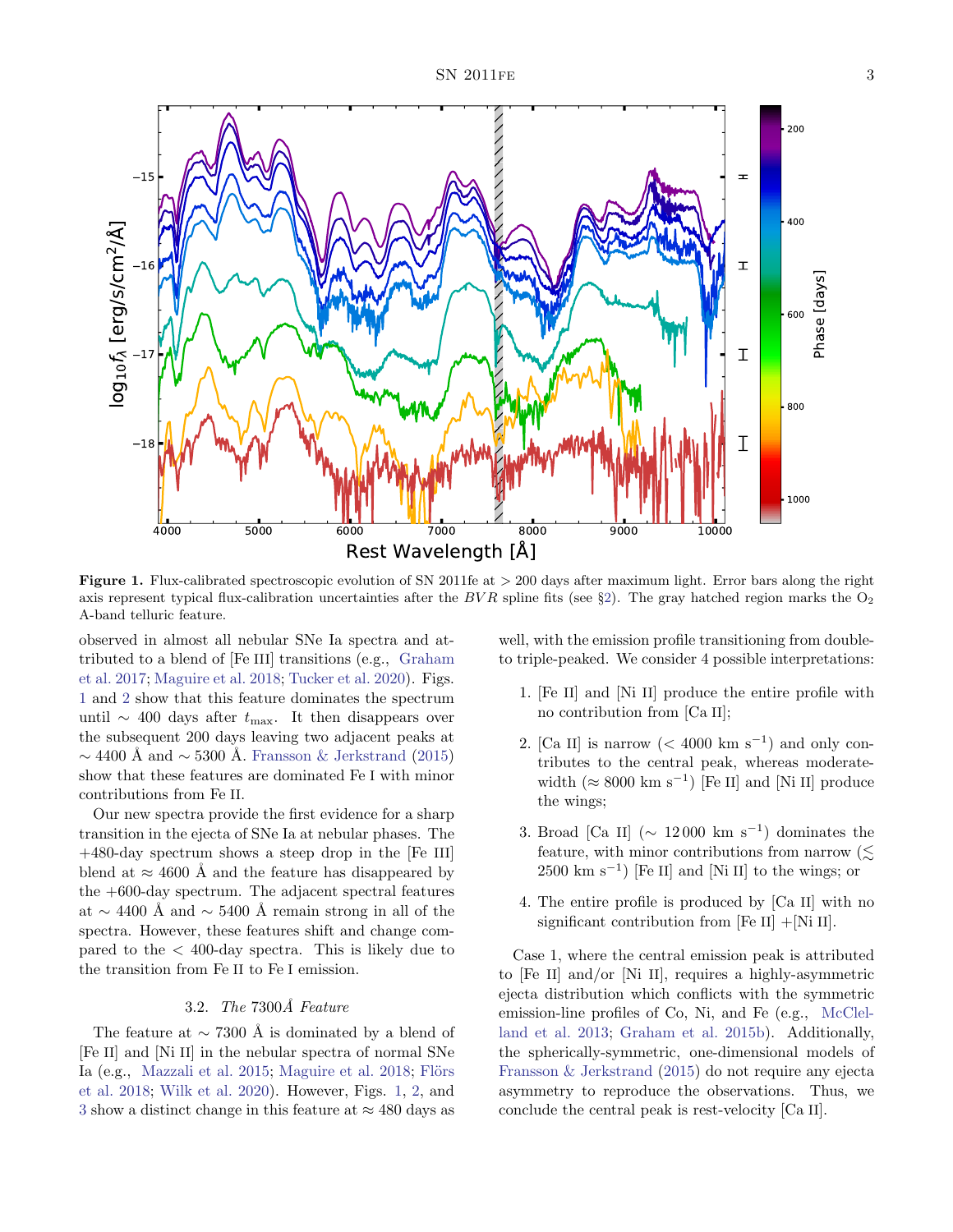

<span id="page-3-0"></span>Figure 2. Spectroscopic comparison at various epochs using the same color scheme as Fig. [1](#page-2-0) but normalized by the mean flux near 5300 Å. Dominant line identifications before and after the distinct ionization transition at ∼ 500 days are given in black and gray, respectively. Lines with a '?' indicate that the line's contribution to the observed spectral feature is unclear. Fe emission lines after the ionization transition are likely blends of forbidden and permitted transitions [\(Fransson & Jerkstrand](#page-8-3) [2015\)](#page-8-3) but we omit the bracket notation for visual clarity.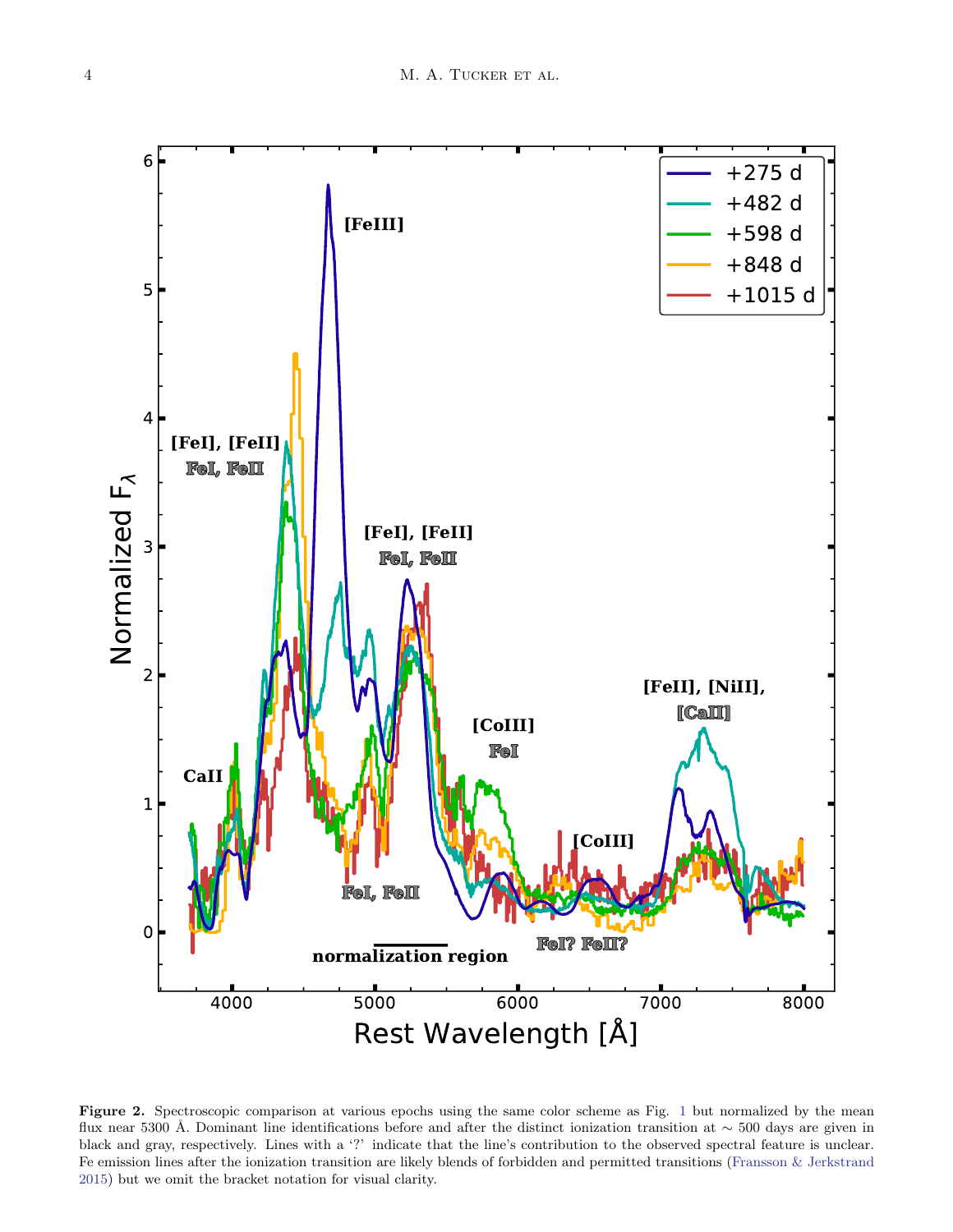

<span id="page-4-0"></span>**Figure 3.** Temporal evolution of the  $7300 \text{ Å}$  feature, transitioning from [Fe II] +[Ni II] to [Ca II] around  $\sim$  480 days after  $t_{\text{max}}$  (see §[3.2\)](#page-2-1).

Case 2, where [Fe II] and [Ni II] dominate the profile with only a minor contribution from [Ca II], is plausible but we find it unlikely for several reasons. First, it requires [Ca II] to be present in the ejecta but only at low velocities ( $\lesssim 4000 \text{ km s}^{-1}$ ) that are typically dominated by iron-group elements (IGEs; e.g., [Ruiz-Lapuente &](#page-9-20) [Lucy](#page-9-20) [1992;](#page-9-20) [Liu et al.](#page-9-21) [1997\)](#page-9-21). Second, high-density burning can produce  $48Ca$  [\(Meyer et al.](#page-9-22) [1996;](#page-9-22) Domínguez  $\&$  Höflich [2000\)](#page-8-11) but it is likely confined to the lowest velocities ( $\lesssim 1000 \text{ km s}^{-1}$ ; e.g, [Galbany et al.](#page-8-12) [2019\)](#page-8-12), which disagrees with the observed  $\approx 4000$  km s<sup>-1</sup> profile. Finally,  $^{40}$ Ca is readily produced by incomplete Si burning (e.g., [Thielemann et al.](#page-10-8) [1986\)](#page-10-8) and Ca is observed in spectra of SN 2011fe near maximum light at  $(10 - 25) \times 10^3$  km s<sup>-1</sup> (e.g., [Parrent et al.](#page-9-23) [2012;](#page-9-23) [Pereira et al.](#page-9-4) [2013;](#page-9-4) [Zhang et al.](#page-10-1) [2016\)](#page-10-1). Thus, attributing only the central component to [Ca II] would require two distinct, non-overlapping zones within the ejecta: an outer, high-velocity zone  $(v > 10000 \text{ km s}^{-1})$  responsible for the Ca near maximum light and an inner,



<span id="page-4-1"></span>Figure 4. Velocity evolution of the continuum-subtracted [Ca II] profile at  $> 450$  days (black) compared to the theoretical 1000-day nebular spectra computed by [Fransson &](#page-8-3) [Jerkstrand](#page-8-3) [\(2015\)](#page-8-3) using density profiles from the W7 deflagration model (green, [Iwamoto et al.](#page-9-0) [1999\)](#page-9-0) and the N100 delayed-detonation model (blue, [Seitenzahl et al.](#page-9-24) [2013a\)](#page-9-24). The thin red lines are the line profile reflected across the line center to highlight the profile symmetry.

low-velocity zone  $(v < 5,000 \text{ km s}^{-1})$  responsible for the nebular-phase Ca emission. This scenario is unlikely as it disagrees with the chemical stratification resulting from nuclear burning (e.g., [Nomoto et al.](#page-9-25) [1984;](#page-9-25) [Thiele](#page-10-8)[mann et al.](#page-10-8) [1986\)](#page-10-8).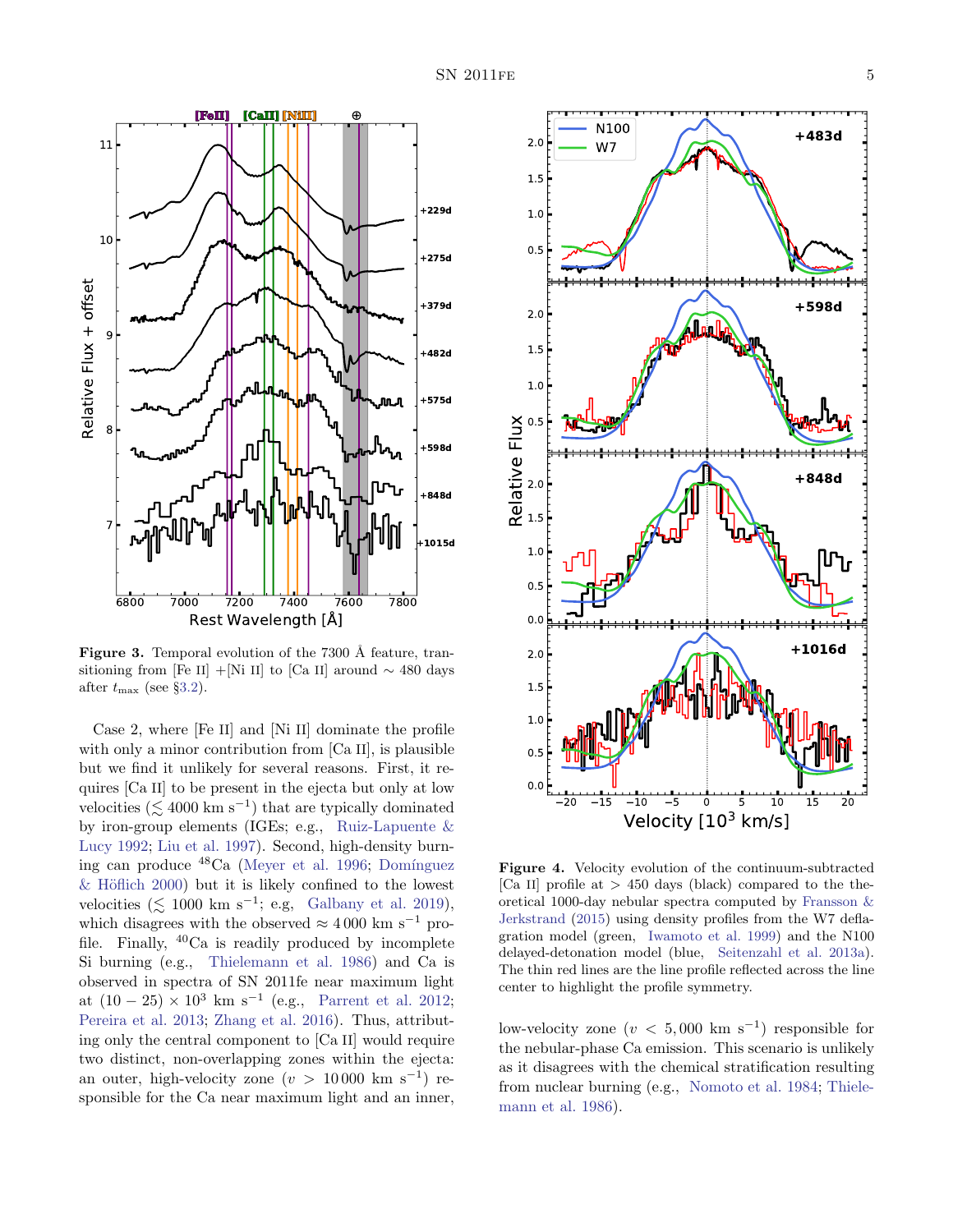

<span id="page-5-1"></span>Figure 5. Evolution of the average flux for the Fedominated  $4000 - 5500$  Å region (dotted blue) compared to the feature at  $\approx 7300$  Å (dashed red).

Case 3, where the profile is dominated by high-velocity [Ca II] with minor contributions from [Fe II] and [Ni II], is more likely considering our knowledge of chemical distribution and stratification in the ejecta (e.g., [Wilk](#page-10-7) [et al.](#page-10-7) [2020\)](#page-10-7). This interpretation satisfies the requirement for high-velocity Ca without requiring the [Fe II] and [Ni II] contributions to disappear completely. However, attempting to model this feature with a highvelocity Ca component and Fe+Ni contributing to the wings does not provide a satisfactory fit. The residual peaks after removing a broad ( $\approx 12000 \text{ km s}^{-1}$ ) [Ca II] component do not have a self-consistent velocity shift for the [Fe II] and [Ni II] line profiles. The blue-shifted peak can be attributed to slightly blueshifted  $(\approx -500 \text{ km s}^{-1})$  [Fe II], similar to < 400 day spectra (e.g., [McClelland et al.](#page-9-8) [2013\)](#page-9-8), but it then requires red-shifted [Fe II] ( $\approx$  +1500 km s<sup>-1</sup>) or [Ni II]  $(\approx +3500 \text{ km s}^{-1})$  to explain the peak at  $\approx 7500 \text{ Å}.$ These mismatching velocity shifts suggest this is also an unsatisfactory explanation for the 7300 Å feature.

This leaves Case 4, where both the central peak and wing components are all created by [Ca II]. To test this idea, we show the line profile reflected about the central wavelength in Fig. [4.](#page-4-1) Allowing for some ambiguities in the central wavelength because it is a blended doublet, the profiles are remarkably symmetric. More evidence for the [Ca II] interpretation comes from the lack of significant evolution between the  $\approx$  480-day spectrum and the  $\approx 1000$ -day spectrum. The 4000 – 6000 Å region shows noticeable evolution in both line profiles and line strengths over these epochs, likely due to the dominant

line emission shifting from Fe III to Fe II +Fe I  $(\S3.1)$  $(\S3.1)$ . We would expect some evolution at  $(t-t_{\text{max}}) \gtrsim 500 \text{ days}$ in the 7300 Å profile if  $[Fe II]$  and  $[Ni II]$  contributed significantly to the emission profile.

Thus, we attribute the feature at  $\sim 7300$  Å to [Ca II] at  $\geq 450$  days after  $t_{\text{max}}$ . However, this requires a rapid  $(\leq 100 \text{ days})$  shift in the ionization state of the ejecta from ∼ 450−550 days after explosion and has interesting implications for the temperature and density evolution of the ejecta, as [Fe III] disappears at roughly the same epoch that  $[Ca II]$  appears  $(\S 3.1)$  $(\S 3.1)$ .

This spectral evolution cannot be attributed to weak features becoming visible as other features fade. Fig. [5](#page-5-1) compares the average flux of the Fe-dominated 4000 − 6000 Å region and the  $\sim$  7300 Å feature,<sup>[1](#page-5-2)</sup> showing that the Fe blends evolve smoothly with time albeit with a distinct change in the decay rate at  $\approx$  550 days after  $t_{\text{max}}$ . The [Ca II] feature generally exhibits a similar decline in flux but shows strong variations, especially at  $\approx 500 - 600$  days after  $t_{\text{max}}$  when the Fe-region changes its decline rate. This general time period agrees with the end of the nebular-phase NIR plateau discovered by [Graur et al.](#page-8-13) [\(2020\)](#page-8-13) and coincides with a change in the optical-to-NIR flux ratio [\(Maguire et al.](#page-9-26) [2016;](#page-9-26) [Dimitri](#page-8-14)[adis et al.](#page-8-14) [2017;](#page-8-14) [Graur et al.](#page-8-13) [2020\)](#page-8-13), all of which suggest a distinct shift in emission properties.

Interestingly, the 1000-day theoretical nebular spectra computed by [Fransson & Jerkstrand](#page-8-3) [\(2015\)](#page-8-3) using delayed-detonation (N100; [Seitenzahl et al.](#page-9-27) [2013b\)](#page-9-27) and pure deflagration (W7; [Iwamoto et al.](#page-9-0) [1999\)](#page-9-0) explosion models both predict symmetric, triple-peaked [Ca II] profiles which qualitatively match those shown in Fig. [4.](#page-4-1) However, the 1000-day model spectra are most similar to the  $\leq 600$ -day observed spectra, highlighting the need for additional modeling at these epochs.

# <span id="page-5-0"></span>4. PROGENITOR SYSTEM AND EXPLOSION MECHANISM CONSTRAINTS

The nebular spectra also provide constraints on the progenitor system of SN 2011fe. We discuss scenarios involving mass-transfer from non-degenerate companions (i.e., the "single-degenerate" scenario) in §[4.1](#page-5-3) and discuss double WD systems (i.e., the "double-degenerate" scenario) in [4.2.](#page-6-0)

#### 4.1. Single-Degenerate Scenarios

<span id="page-5-3"></span>If a non-degenerate star was undergoing Roche Lobe overflow (RLOF) and depositing mass onto the WD

<span id="page-5-2"></span><sup>&</sup>lt;sup>1</sup> The average flux for the  $\sim$  7300 Å region is cut off at 7500 Å to prevent the  $O_2$  telluric band from affecting the results (e.g., Fig. [3\)](#page-4-0).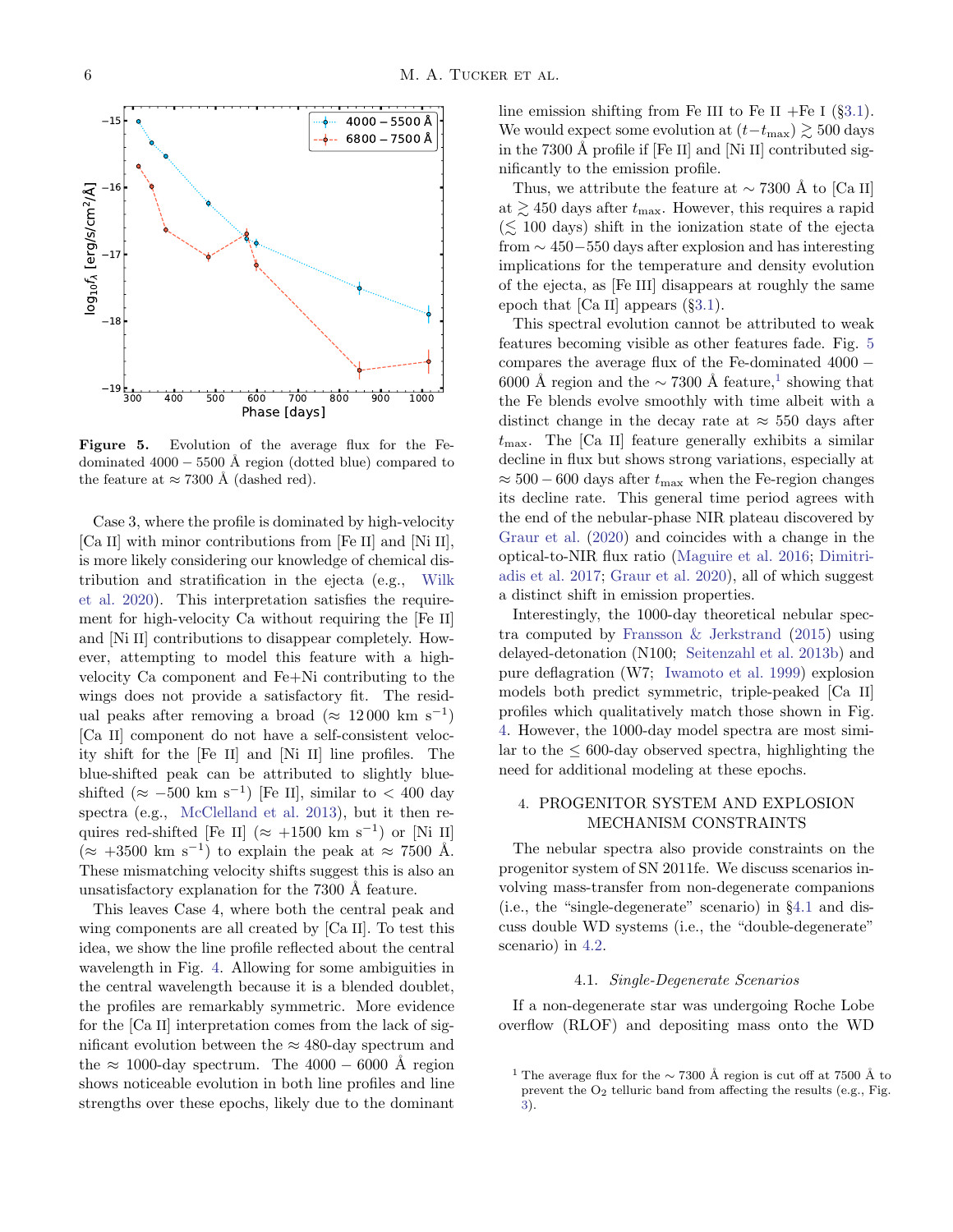

<span id="page-6-1"></span>**Figure 6.** Non-detections of  $H\alpha$  (inverted triangles) compared to the models of [Dessart et al.](#page-8-15) [\(2020,](#page-8-15) dotted lines, 100 d  $\lesssim$  t $_{\rm max}$   $\lesssim$  300 d) and Botyánszki et al. [\(2018,](#page-8-16) dashed lines, 200 d  $\leq$  t<sub>max</sub>  $\leq$  500 d) for ablated masses of  $(10^{-1}, 10^{-2}, 10^{-3})$  M<sub>☉</sub>, from top to bottom.

Flux limits for Hα, He Iλ5876, and [O I]λ6300 are included as supplementary material.

at time of explosion, numerical simulations predict  $0.1 - 0.5$  M<sub> $\odot$ </sub> of mass will be unbound from the stellar envelope (e.g., [Marietta et al.](#page-9-28) [2000;](#page-9-28) [Pan et al.](#page-9-29) [2012;](#page-9-29) [Boehner et al.](#page-8-17) [2017\)](#page-8-17), depending on the type of donor star (i.e, main-sequence versus red-giant stars). Additionally, the surrounding environment may contain Hrich material from the companion star wind or from nova-like eruptions on the WD surface during the accretion phase (e.g, [Hamuy et al.](#page-8-18) [2003;](#page-8-18) [Walder et al.](#page-10-9) [2008;](#page-10-9) [Moore & Bildsten](#page-9-30) [2012\)](#page-9-30). Signatures for such material have been searched for previously in SN 2011fe [\(Shappee](#page-9-6) [et al.](#page-9-6) [2013;](#page-9-6) [Lundqvist et al.](#page-9-7) [2015;](#page-9-7) [Graham et al.](#page-8-2) [2015a\)](#page-8-2), without success.

Neither H nor He are observed at any point in the spectra of SN 2011fe and we place  $10\sigma$  non-detection limits on emission lines from  $H\alpha$  and He I $\lambda$ 5876 in the flux-calibrated spectra using Eq. 3 from [Tucker](#page-10-5) [et al.](#page-10-5) [\(2020\)](#page-10-5). We assume a line width of 1000 km s<sup>-1</sup> which is predicted for stripped companion material (e.g., [Boehner et al.](#page-8-17) [2017\)](#page-8-17) and in rough agreement with emission-line widths seen in SNe Ia interacting with nearby dense CSM  $(v = 500 - 2000 \text{ km s}^{-1})$ ; [Silverman et al.](#page-9-31) [2013a,](#page-9-31)[b;](#page-10-10) [Graham et al.](#page-8-19) [2019\)](#page-8-19). The flux non-detections scale with the assumed velocity as  $\propto \sqrt{v/1000 \text{ km s}^{-1}}$ . Our adopted  $10\sigma$  flux limit is conservative but corresponds to a line profile that would be visibly obvious.

Fig. [6](#page-6-1) compares the H $\alpha$  non-detections, including the flux calibration uncertainties, to the most recent models (Botyánszki et al. [2018;](#page-8-16) [Dessart et al.](#page-8-15) [2020\)](#page-8-15).

Botyánszki et al. [\(2018\)](#page-8-16) do not provide time-dependent line luminosities so we adopt the time-dependence derived by [Tucker et al.](#page-10-5) [\(2020\)](#page-10-5). The limit on any potential stripped/ablated companion material is  $\lesssim 10^{-3} M_{\odot}$ for both models, essentially excluding all non-degenerate H-rich donor stars. The  $H\alpha$  non-detections also disfavor the presence of an H-rich CSM. Assuming a wind velocity of 10 (100) km s<sup>-1</sup>, this precludes any significant CSM production by the progenitor system in the past 7000 (700) years. The lack of CSM is also difficult to reconcile with the core-degenerate scenario [\(Soker et al.](#page-10-11) [2014\)](#page-10-11), although this interpretation necessarily depends on the time between merger with the stellar core and explosion.

Interpreting the lack of He is more complicated. Botyánszki et al. [\(2018\)](#page-8-16) provide a simplified He-star model which replaces the H-rich material unbound from a main-sequence (MS) star with He-rich material. This simple model provides a direct estimate of He line luminosities but fails to capture the physical conditions of a He-star envelope. The differing density profiles and surface gravities between MS and He-star envelopes will affect both the amount of unbound mass and its velocity. Additionally, the models of [Dessart et al.](#page-8-15) [\(2020\)](#page-8-15) include time-dependent opacities and predict that only the NIR He I 1.083  $\mu$ m is produced at detectable levels. Thus, while we can confidently exclude any He emission at similar flux limits to those on  $H\alpha$  shown in Fig. [6,](#page-6-1) it is not clear how to interpret this as a limit on ablated mass from a companion.

### 4.2. Double-Degenerate Scenarios

<span id="page-6-0"></span>Observational signatures of double-degenerate progenitor systems are subtle due the compact nature of both stars, but some constraints can be obtained from the nebular-phase spectra. First, we checked for [O I] $\lambda\lambda$ 6300, 6364 emission lines as this may indicate the violent merger of two WDs [\(Kromer et al.](#page-9-32) [2013\)](#page-9-32) as seen in the subluminous SN Ia 2010lp [\(Taubenberger et al.](#page-10-12) [2013\)](#page-10-12). However, both the archival and new spectra have no evidence for any O emission. This argues against a violent merger producing SN 2011fe, but the nebularphase model parameter space for violent mergers is also largely unexplored.

Another potential double-degenerate scenario is a direct (head-on) collision, usually induced by orbital perturbations from external bodies (e.g., [Thompson](#page-10-13) [2011;](#page-10-13) [Antognini et al.](#page-8-20) [2014\)](#page-8-20), which then produces highlyasymmetric ejecta (e.g., [Rosswog et al.](#page-9-33) [2009;](#page-9-33) [van](#page-10-14) [Rossum et al.](#page-10-14) [2016\)](#page-10-14). Observationally, bimodal and asymmetric emission-line profiles of iron-group elements (IGEs) have been seen in nebular-phase SNe Ia spec-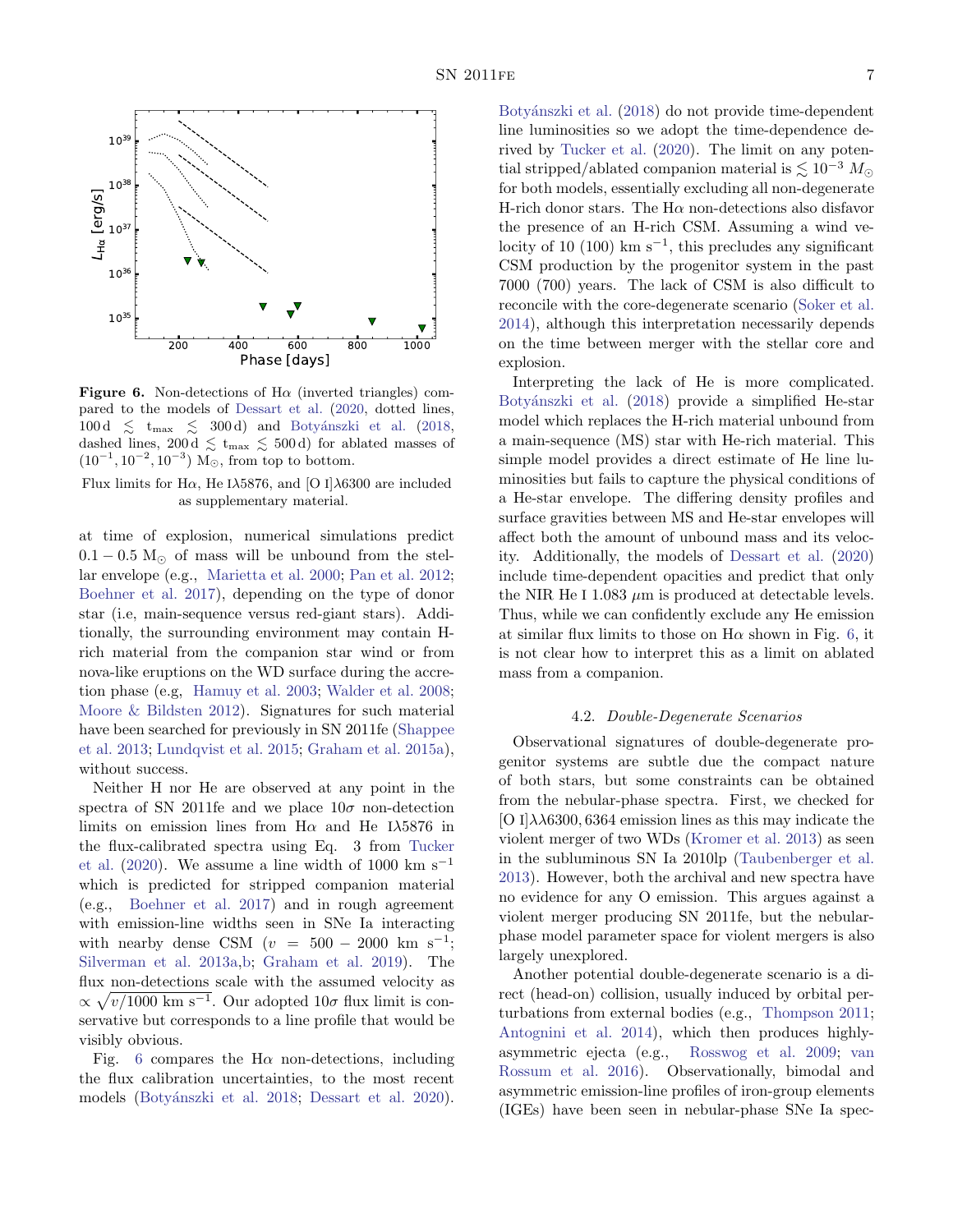tra and used to infer explosion asymmetry (e.g., [Dong](#page-8-21) [et al.](#page-8-21) [2015;](#page-8-21) [Mazzali et al.](#page-9-34) [2018;](#page-9-34) [Vallely et al.](#page-10-15) [2020;](#page-10-15) [Hoe](#page-8-22)[flich et al.](#page-8-22) [2021\)](#page-8-22). However, the Co, Fe, and  $[Ca II]$  line profiles are symmetric (see §[3\)](#page-1-1) and the one-dimensional models of [Fransson & Jerkstrand](#page-8-3) [\(2015\)](#page-8-3) do not require any asymmetry to reproduce the observations (Fig. [4\)](#page-4-1). Thus, we find no evidence for explosion asymmetry which is tentative evidence against the direct-collision interpretation, in agreement with the inferred nucleosynthetic yield [\(Tucker et al.](#page-10-4) [2021a\)](#page-10-4).

#### 5. DISCUSSION

<span id="page-7-0"></span>Our new spectra reveal a hitherto unseen transition in the ejecta  $\sim$  500 days after explosion. This epoch also corresponds to the decades-old prediction of [Axel](#page-8-23)[rod](#page-8-23) [\(1980\)](#page-8-23) who proposed that an infrared catastrophe occurs when the ejecta temperature and density are too low to populate the  $\sim 3$  eV [Fe III] transitions. However, [Axelrod](#page-8-23) [\(1980\)](#page-8-23) predicted that all emission will be shifted into the mid-IR (MIR) regime as the only remaining cooling mechanism would be by exciting finestructure transitions.

High-energy ( $\sim$  1 MeV)<sup>56</sup>Co positrons dominate the energy input at  $\lesssim 1200$  days explosion (e.g., [Tucker](#page-10-4) [et al.](#page-10-4) [2021a\)](#page-10-4). Some of these positrons heat the ejecta directly but the majority of the positrons produce nonthermal excitations and ionizations (e.g., [Kozma &](#page-9-35) [Fransson](#page-9-35) [1992;](#page-9-35) [Jerkstrand et al.](#page-9-36) [2011;](#page-9-36) [Li et al.](#page-9-37) [2012;](#page-9-37) [Shingles et al.](#page-9-18) [2020\)](#page-9-18), either directly or via downgraded electrons. UV photons are produced upon recombination which are transferred to optical and NIR wavelengths though multiple scatterings and fluorescence due to the optically-thick forest of Fe transitions in the UV (e.g., [Pinto & Eastman](#page-9-38) [2000;](#page-9-38) [Jerkstrand et al.](#page-9-36) [2011;](#page-9-36) [Fransson & Jerkstrand](#page-8-3) [2015\)](#page-8-3). This scenario is consistent with the failure to detect SN 2011fe at  $< 4000$  Å during the nebular phase [\(Kerzendorf et al.](#page-9-15) [2017\)](#page-9-15).

Non-local radiative transfer effects explain the continued presence of optical emission at these epochs [\(Frans](#page-8-3)[son & Jerkstrand](#page-8-3) [2015\)](#page-8-3), but it does not account for the observed change in emission properties at ∼ 500 days after explosion. The shift from Fe II+Fe III to Fe I+Fe II suggests a "recombination wave" propagating through the <sup>56</sup>Ni region [\(Graur et al.](#page-8-13) [2020\)](#page-8-13). However, we observe the transition at ∼ 500 days after explosion rather than  $\sim$  600 days predicted by the models of [Fransson](#page-8-3) [& Jerkstrand](#page-8-3) [\(2015,](#page-8-3) see their Fig. 1). This discrepancy may seem minor but for spherically-symmetric expansion, this changes the density at the transition by a factor of  $\approx 1.5 - 2$  which has important ramifications for energy deposition (c.f., [Axelrod](#page-8-23) [1980\)](#page-8-23).

We propose that clumping may explain this discrepancy. Clumping in the ejecta of SNe Ia has been suggested by both observational (e.g., [Black et al.](#page-8-24) [2016;](#page-8-24) [Mazzali et al.](#page-9-39) [2020\)](#page-9-39) and theoretical (e.g., [Wilk et al.](#page-10-7) [2020\)](#page-10-7) studies, but confirmation is difficult. Clumping determines where energy deposition occurs as clumps will retain energy input from radioactive decays more efficiently than the lower-density regions between them. However, the higher electron density in the clumps also increases the recombination rate and lowers the average ionization state (e.g., [Mazzali et al.](#page-9-39) [2020\)](#page-9-39). [Wilk](#page-10-7) [et al.](#page-10-7) [\(2020\)](#page-10-7) show that varying the level of clumping, parameterized as a "filling factor", has a profound impact on the observed spectra. Increased clumping diminishes the strong [Fe III] blend at  $\sim$  4600 Å while increasing the strength of the [Ca II] lines. Both signatures qualitatively match the spectral transition we observe  $\sim$  500 days after explosion.

However, it is unclear if these simple comparisons match the true physical evolution of the ejecta, as the interpretation of [Ca II] is also dependent on the adopted explosion model. The  $M_{Ch}$  and sub- $M_{Ch}$  explosions models from [Wilk et al.](#page-10-7) [\(2020\)](#page-10-7) differ in Ca production by a factor of  $\sim$  2. The sub-M<sub>Ch</sub> double-detonation explosion models of [Polin et al.](#page-9-19) [\(2021\)](#page-9-19) also predict nebularphase  $[Ca II]$ . The off-center  $M_{Ch}$  delayed-detonation models of [Hoeflich et al.](#page-8-22) [\(2021\)](#page-8-22), designed to replicate a low-luminosity SN Ia, predict strong and asymmetric nebular-phase [Ca II] emission. Thus, it remains unclear which model(s) accurately predict [Ca II] emission after the nebular-phase ionization change without introducing new discrepancies with other observations of SN 2011fe.

Observationally, [Ca II] is absent in spectra of SNe Ia obtained  $\leq 500$  days after explosion (e.g., [Graham et al.](#page-8-8) [2017;](#page-8-8) [Maguire et al.](#page-9-16) [2018;](#page-9-16) Flörs et al. [2018,](#page-8-9) [2020\)](#page-8-10). However, [Ca II] is observed in the underluminous 91bg-like (e.g., SNe 1991bg, [Turatto et al.](#page-10-16) [1996;](#page-10-16) 1999by, [Blondin](#page-8-25) [et al.](#page-8-25) [2018;](#page-8-25) 2006mr, [Stritzinger et al.](#page-10-17) [2010\)](#page-10-17) and 02es-like (e.g., SNe 2010lp, [Taubenberger et al.](#page-10-12) [2013;](#page-10-12) 2019yvq, [Siebert et al.](#page-9-40) [2020;](#page-9-40) [Tucker et al.](#page-10-18) [2021b;](#page-10-18) [Burke et al.](#page-8-26) [2021\)](#page-8-26) subclasses of SNe Ia at  $\lesssim$  200 days after explosion. Considering that [Ca II] is an effective coolant and a resonant transition, it is perhaps unsurprising that the time-dependence of [Ca II] emission is related to the temperature and density in the ejecta. However, the [Ca II] lines in the underluminous SNe Ia are also flattopped and symmetric, similar to SN 2011fe (Fig. [4\)](#page-4-1). If [Ca II] is indeed a reliable probe of the ejecta geometry, it is interesting that the [Ca II] line profiles are so similar. However, interpreting symmetric [Ca II] emission as evidence for symmetric ejecta introduces new tensions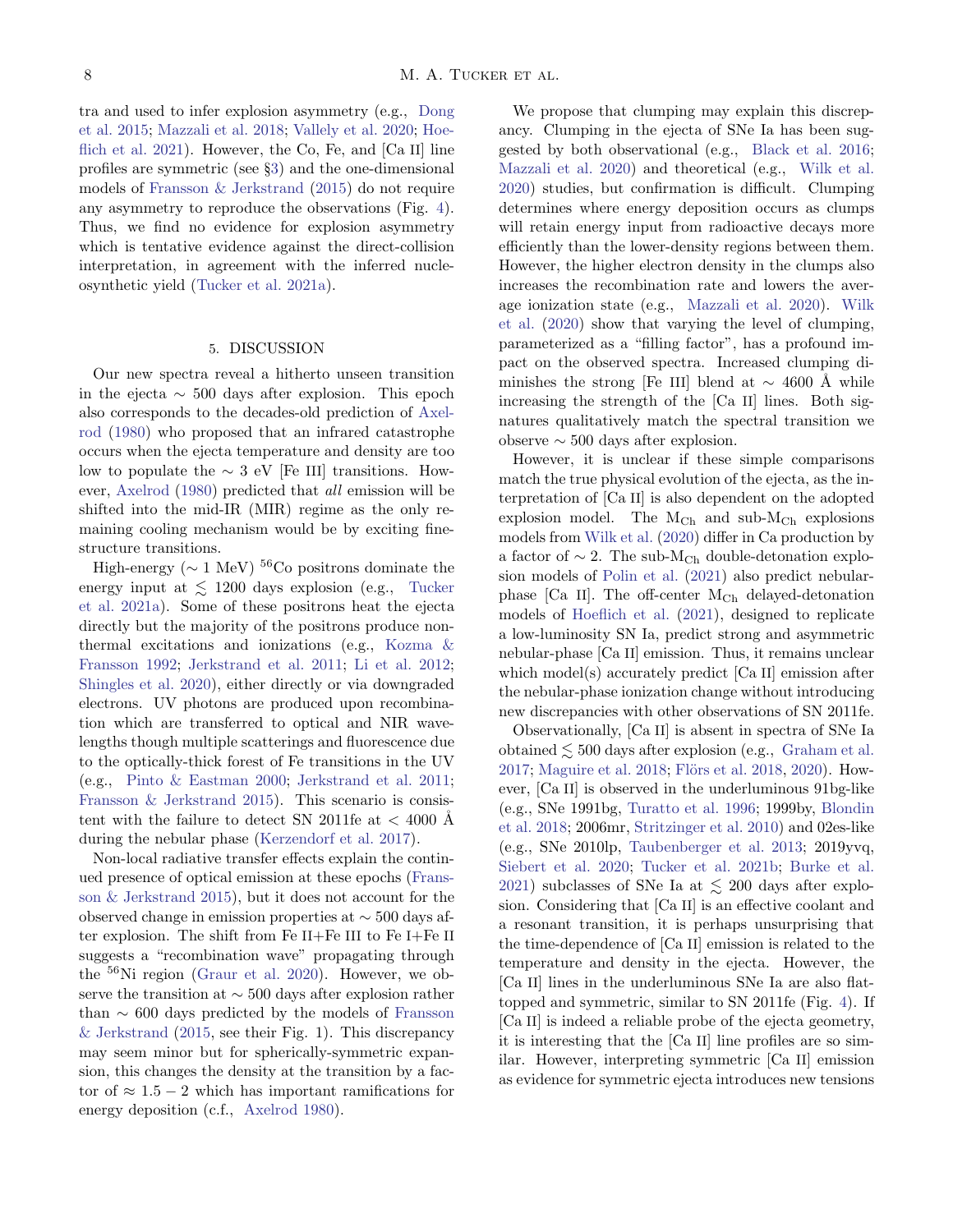with the complex elemental distributions seen in some SN Ia remnants (e.g., [Stone et al.](#page-10-19) [2021\)](#page-10-19).

SN 2011fe presented a rare opportunity to study SNe Ia physics in unprecedented detail and it remains one of the best-studied astronomical objects to-date (e.g., [Tucker et al.](#page-10-4) [2021a\)](#page-10-4). If the sharp ionization change is related to the infrared catastrophe predicted by [Axelrod](#page-8-23) [\(1980\)](#page-8-23), this transition should produce a distinct increase in the MIR flux due to fine-structure cooling. Nebularphase Spitzer and Herschel observations of SN 2011fe [\(Johansson et al.](#page-9-41) [2013,](#page-9-41) [2017\)](#page-9-42) did not cover the wavelength range  $(20 - 40 \mu m; e.g., Fransson & Jerkstrand$  $(20 - 40 \mu m; e.g., Fransson & Jerkstrand$ [2015\)](#page-8-3) expected for fine-structure emission lines but the upcoming James Webb Space Telescope should provide a direct test of this theory (e.g., [Ashall et al.](#page-8-27) [2021\)](#page-8-27).

# ACKNOWLEDGEMENTS

We thank Peter Hoeflich, Zach Claytor, Connor Auge, and Michelle Togami for useful discussions.

M.A.T. acknowledges support from the DOE CSGF through grant DE-SC0019323. CSK and KZS are supported by NSF grants AST-1814440 and AST-1907570.

The LBT is an international collaboration among institutions in the United States, Italy and Germany. LBT Corporation partners are: The University of Arizona on behalf of the Arizona Board of Regents; Istituto Nazionale di Astrofisica, Italy; LBT Beteiligungsgesellschaft, Germany, representing the Max-Planck Society, The Leibniz Institute for Astrophysics Potsdam, and Heidelberg University; The Ohio State University, representing OSU, University of Notre Dame, University of Minnesota and University of Virginia.

# REFERENCES

- <span id="page-8-20"></span>Antognini, J. M., Shappee, B. J., Thompson, T. A., & Amaro-Seoane, P. 2014, MNRAS, 439, 1079, doi: [10.1093/mnras/stu039](http://doi.org/10.1093/mnras/stu039)
- <span id="page-8-27"></span>Ashall, C., Baron, E., Hoeflich, P. A., et al. 2021, MIR Spectroscopy of Type Ia Supernovae: The Key to Unlocking their Explosions and Element Production, JWST Proposal. Cycle 1
- <span id="page-8-23"></span>Axelrod, T. S. 1980, PhD thesis, California Univ., Santa Cruz.
- <span id="page-8-24"></span>Black, C. S., Fesen, R. A., & Parrent, J. T. 2016, MNRAS, 462, 649, doi: [10.1093/mnras/stw1680](http://doi.org/10.1093/mnras/stw1680)
- <span id="page-8-25"></span>Blondin, S., Dessart, L., & Hillier, D. J. 2018, MNRAS, 474, 3931, doi: [10.1093/mnras/stx3058](http://doi.org/10.1093/mnras/stx3058)
- <span id="page-8-17"></span>Boehner, P., Plewa, T., & Langer, N. 2017, MNRAS, 465, 2060, doi: [10.1093/mnras/stw2737](http://doi.org/10.1093/mnras/stw2737)
- <span id="page-8-1"></span>Boty´anszki, J., & Kasen, D. 2017, ApJ, 845, 176, doi: [10.3847/1538-4357/aa81d8](http://doi.org/10.3847/1538-4357/aa81d8)
- <span id="page-8-16"></span>Botyánszki, J., Kasen, D., & Plewa, T. 2018, ApJL, 852, L6, doi: [10.3847/2041-8213/aaa07b](http://doi.org/10.3847/2041-8213/aaa07b)
- <span id="page-8-26"></span>Burke, J., Howell, D. A., Sarbadhicary, S. K., et al. 2021, arXiv e-prints, arXiv:2101.06345. <https://arxiv.org/abs/2101.06345>
- <span id="page-8-15"></span>Dessart, L., Leonard, D. C., & Prieto, J. L. 2020, A&A, 638, A80, doi: [10.1051/0004-6361/202037854](http://doi.org/10.1051/0004-6361/202037854)
- <span id="page-8-14"></span>Dimitriadis, G., Sullivan, M., Kerzendorf, W., et al. 2017, MNRAS, 468, 3798, doi: [10.1093/mnras/stx683](http://doi.org/10.1093/mnras/stx683)
- <span id="page-8-11"></span>Domínguez, I., & Höflich, P. 2000, ApJ, 528, 854, doi: [10.1086/308223](http://doi.org/10.1086/308223)
- <span id="page-8-21"></span>Dong, S., Katz, B., Kushnir, D., & Prieto, J. L. 2015, MNRAS, 454, L61, doi: [10.1093/mnrasl/slv129](http://doi.org/10.1093/mnrasl/slv129)
- <span id="page-8-7"></span>Firth, R. E., Sullivan, M., Gal-Yam, A., et al. 2015, MNRAS, 446, 3895, doi: [10.1093/mnras/stu2314](http://doi.org/10.1093/mnras/stu2314)
- <span id="page-8-9"></span>Flörs, A., Spyromilio, J., Maguire, K., et al. 2018, A&A, 620, A200, doi: [10.1051/0004-6361/201833512](http://doi.org/10.1051/0004-6361/201833512)
- <span id="page-8-10"></span>Flörs, A., Spyromilio, J., Taubenberger, S., et al. 2020, MNRAS, 491, 2902, doi: [10.1093/mnras/stz3013](http://doi.org/10.1093/mnras/stz3013)
- <span id="page-8-3"></span>Fransson, C., & Jerkstrand, A. 2015, ApJL, 814, L2, doi: [10.1088/2041-8205/814/1/L2](http://doi.org/10.1088/2041-8205/814/1/L2)
- <span id="page-8-4"></span>Friesen, B., Baron, E., Parrent, J. T., et al. 2017, MNRAS, 467, 2392, doi: [10.1093/mnras/stx241](http://doi.org/10.1093/mnras/stx241)
- <span id="page-8-6"></span>Fukugita, M., Ichikawa, T., Gunn, J. E., et al. 1996, AJ, 111, 1748, doi: [10.1086/117915](http://doi.org/10.1086/117915)
- <span id="page-8-12"></span>Galbany, L., Ashall, C., Höflich, P., et al. 2019, A&A, 630, A76, doi: [10.1051/0004-6361/201935537](http://doi.org/10.1051/0004-6361/201935537)
- <span id="page-8-2"></span>Graham, M. L., Nugent, P. E., Sullivan, M., et al. 2015a, MNRAS, 454, 1948, doi: [10.1093/mnras/stv1888](http://doi.org/10.1093/mnras/stv1888)
- <span id="page-8-5"></span>Graham, M. L., Foley, R. J., Zheng, W., et al. 2015b, MNRAS, 446, 2073, doi: [10.1093/mnras/stu2221](http://doi.org/10.1093/mnras/stu2221)
- <span id="page-8-8"></span>Graham, M. L., Kumar, S., Hosseinzadeh, G., et al. 2017, MNRAS, 472, 3437, doi: [10.1093/mnras/stx2224](http://doi.org/10.1093/mnras/stx2224)
- <span id="page-8-19"></span>Graham, M. L., Harris, C. E., Nugent, P. E., et al. 2019, ApJ, 871, 62, doi: [10.3847/1538-4357/aaf41e](http://doi.org/10.3847/1538-4357/aaf41e)
- <span id="page-8-13"></span>Graur, O., Maguire, K., Ryan, R., et al. 2020, Nature Astronomy, 4, 188, doi: [10.1038/s41550-019-0901-1](http://doi.org/10.1038/s41550-019-0901-1)
- <span id="page-8-18"></span>Hamuy, M., Phillips, M. M., Suntzeff, N. B., et al. 2003, Nature, 424, 651, doi: [10.1038/nature01854](http://doi.org/10.1038/nature01854)
- <span id="page-8-22"></span>Hoeflich, P., Ashall, C., Bose, S., et al. 2021, arXiv e-prints, arXiv:2109.03359. <https://arxiv.org/abs/2109.03359>
- <span id="page-8-0"></span>Hoyle, F., & Fowler, W. A. 1960, ApJ, 132, 565, doi: [10.1086/146963](http://doi.org/10.1086/146963)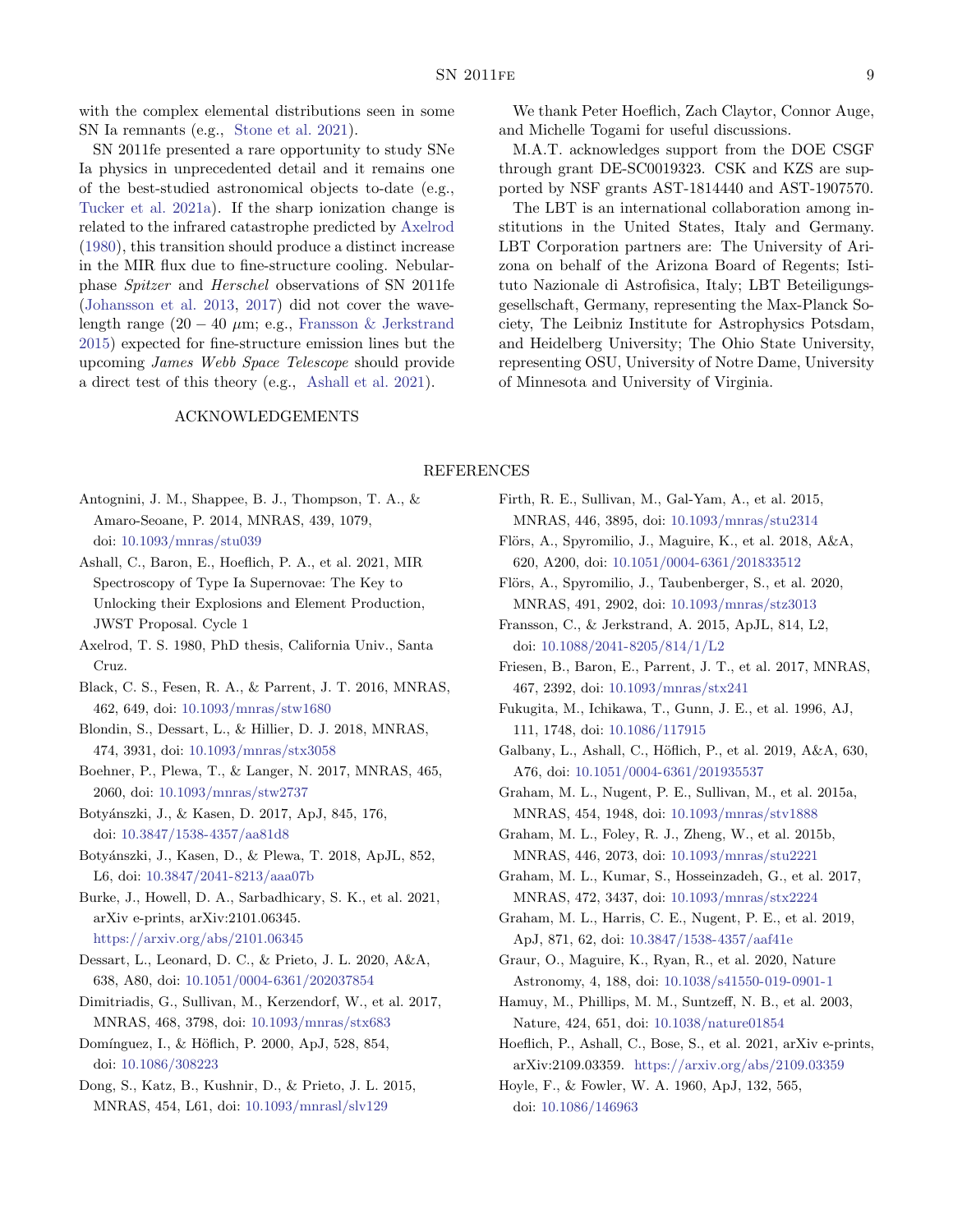- <span id="page-9-0"></span>Iwamoto, K., Brachwitz, F., Nomoto, K., et al. 1999, ApJS, 125, 439, doi: [10.1086/313278](http://doi.org/10.1086/313278)
- <span id="page-9-36"></span>Jerkstrand, A., Fransson, C., & Kozma, C. 2011, A&A, 530, A45, doi: [10.1051/0004-6361/201015937](http://doi.org/10.1051/0004-6361/201015937)
- <span id="page-9-41"></span>Johansson, J., Amanullah, R., & Goobar, A. 2013, MNRAS, 431, L43, doi: [10.1093/mnrasl/slt005](http://doi.org/10.1093/mnrasl/slt005)
- <span id="page-9-42"></span>Johansson, J., Goobar, A., Kasliwal, M. M., et al. 2017, MNRAS, 466, 3442, doi: [10.1093/mnras/stw3350](http://doi.org/10.1093/mnras/stw3350)
- <span id="page-9-14"></span>Kerzendorf, W. E., Taubenberger, S., Seitenzahl, I. R., & Ruiter, A. J. 2014, ApJL, 796, L26, doi: [10.1088/2041-8205/796/2/L26](http://doi.org/10.1088/2041-8205/796/2/L26)
- <span id="page-9-15"></span>Kerzendorf, W. E., McCully, C., Taubenberger, S., et al. 2017, MNRAS, 472, 2534, doi: [10.1093/mnras/stx1923](http://doi.org/10.1093/mnras/stx1923)
- <span id="page-9-35"></span>Kozma, C., & Fransson, C. 1992, ApJ, 390, 602, doi: [10.1086/171311](http://doi.org/10.1086/171311)
- <span id="page-9-32"></span>Kromer, M., Pakmor, R., Taubenberger, S., et al. 2013, ApJL, 778, L18, doi: [10.1088/2041-8205/778/1/L18](http://doi.org/10.1088/2041-8205/778/1/L18)
- <span id="page-9-2"></span>Law, N. M., Kulkarni, S. R., Dekany, R. G., et al. 2009, PASP, 121, 1395, doi: [10.1086/648598](http://doi.org/10.1086/648598)
- <span id="page-9-37"></span>Li, C., Hillier, D. J., & Dessart, L. 2012, MNRAS, 426, 1671, doi: [10.1111/j.1365-2966.2012.21198.x](http://doi.org/10.1111/j.1365-2966.2012.21198.x)
- <span id="page-9-21"></span>Liu, W., Jeffery, D. J., & Schultz, D. R. 1997, ApJL, 483, L107, doi: [10.1086/310752](http://doi.org/10.1086/310752)
- <span id="page-9-7"></span>Lundqvist, P., Nyholm, A., Taddia, F., et al. 2015, A&A, 577, A39, doi: [10.1051/0004-6361/201525719](http://doi.org/10.1051/0004-6361/201525719)
- <span id="page-9-26"></span>Maguire, K., Taubenberger, S., Sullivan, M., & Mazzali, P. A. 2016, MNRAS, 457, 3254, doi: [10.1093/mnras/stv2991](http://doi.org/10.1093/mnras/stv2991)
- <span id="page-9-16"></span>Maguire, K., Sim, S. A., Shingles, L., et al. 2018, MNRAS, 477, 3567, doi: [10.1093/mnras/sty820](http://doi.org/10.1093/mnras/sty820)
- <span id="page-9-28"></span>Marietta, E., Burrows, A., & Fryxell, B. 2000, ApJS, 128, 615, doi: [10.1086/313392](http://doi.org/10.1086/313392)
- <span id="page-9-34"></span>Mazzali, P. A., Ashall, C., Pian, E., et al. 2018, MNRAS, 476, 2905, doi: [10.1093/mnras/sty434](http://doi.org/10.1093/mnras/sty434)
- <span id="page-9-9"></span>Mazzali, P. A., Sullivan, M., Filippenko, A. V., et al. 2015, MNRAS, 450, 2631, doi: [10.1093/mnras/stv761](http://doi.org/10.1093/mnras/stv761)
- <span id="page-9-39"></span>Mazzali, P. A., Bikmaev, I., Sunyaev, R., et al. 2020, MNRAS, 494, 2809, doi: [10.1093/mnras/staa839](http://doi.org/10.1093/mnras/staa839)
- <span id="page-9-8"></span>McClelland, C. M., Garnavich, P. M., Milne, P. A., Shappee, B. J., & Pogge, R. W. 2013, ApJ, 767, 119, doi: [10.1088/0004-637X/767/2/119](http://doi.org/10.1088/0004-637X/767/2/119)
- <span id="page-9-22"></span>Meyer, B. S., Krishnan, T. D., & Clayton, D. D. 1996, ApJ, 462, 825, doi: [10.1086/177197](http://doi.org/10.1086/177197)
- <span id="page-9-30"></span>Moore, K., & Bildsten, L. 2012, ApJ, 761, 182, doi: [10.1088/0004-637X/761/2/182](http://doi.org/10.1088/0004-637X/761/2/182)
- <span id="page-9-12"></span>Munari, U., Henden, A., Belligoli, R., et al. 2013, NewA, 20, 30, doi: [10.1016/j.newast.2012.09.003](http://doi.org/10.1016/j.newast.2012.09.003)
- <span id="page-9-25"></span>Nomoto, K., Thielemann, F. K., & Yokoi, K. 1984, ApJ, 286, 644, doi: [10.1086/162639](http://doi.org/10.1086/162639)
- <span id="page-9-38"></span><span id="page-9-33"></span><span id="page-9-29"></span><span id="page-9-23"></span><span id="page-9-19"></span><span id="page-9-11"></span><span id="page-9-5"></span><span id="page-9-4"></span><span id="page-9-1"></span>Pan, K.-C., Ricker, P. M., & Taam, R. E. 2012, ApJ, 750, 151, doi: [10.1088/0004-637X/750/2/151](http://doi.org/10.1088/0004-637X/750/2/151) Parrent, J. T., Howell, D. A., Friesen, B., et al. 2012, ApJL, 752, L26, doi: [10.1088/2041-8205/752/2/L26](http://doi.org/10.1088/2041-8205/752/2/L26) Pereira, R., Thomas, R. C., Aldering, G., et al. 2013, A&A, 554, A27, doi: [10.1051/0004-6361/201221008](http://doi.org/10.1051/0004-6361/201221008) Phillips, M. M. 1993, ApJL, 413, L105, doi: [10.1086/186970](http://doi.org/10.1086/186970) Pinto, P. A., & Eastman, R. G. 2000, ApJ, 530, 757, doi: [10.1086/308380](http://doi.org/10.1086/308380) Pogge, R. W., Atwood, B., Brewer, D. F., et al. 2010, in Society of Photo-Optical Instrumentation Engineers (SPIE) Conference Series, Vol. 7735, Ground-based and Airborne Instrumentation for Astronomy III, ed. I. S. McLean, S. K. Ramsay, & H. Takami, 77350A, doi: [10.1117/12.857215](http://doi.org/10.1117/12.857215) Polin, A., Nugent, P., & Kasen, D. 2021, ApJ, 906, 65, doi: [10.3847/1538-4357/abcccc](http://doi.org/10.3847/1538-4357/abcccc) Röpke, F. K., Kromer, M., Seitenzahl, I. R., et al. 2012, ApJL, 750, L19, doi: [10.1088/2041-8205/750/1/L19](http://doi.org/10.1088/2041-8205/750/1/L19) Rosswog, S., Kasen, D., Guillochon, J., & Ramirez-Ruiz, E. 2009, ApJL, 705, L128, doi: [10.1088/0004-637X/705/2/L128](http://doi.org/10.1088/0004-637X/705/2/L128) Ruiz-Lapuente, P., & Lucy, L. B. 1992, ApJ, 400, 127, doi: [10.1086/171978](http://doi.org/10.1086/171978) Sand, D. J., Graham, M. L., Botyánszki, J., et al. 2018, ApJ, 863, 24, doi: [10.3847/1538-4357/aacde8](http://doi.org/10.3847/1538-4357/aacde8) Seitenzahl, I. R., Cescutti, G., Röpke, F. K., Ruiter, A. J., & Pakmor, R. 2013a, A&A, 559, L5, doi: [10.1051/0004-6361/201322599](http://doi.org/10.1051/0004-6361/201322599) Seitenzahl, I. R., Ciaraldi-Schoolmann, F., Röpke, F. K., et al. 2013b, MNRAS, 429, 1156, doi: [10.1093/mnras/sts402](http://doi.org/10.1093/mnras/sts402) Shappee, B. J., & Stanek, K. Z. 2011, ApJ, 733, 124, doi: [10.1088/0004-637X/733/2/124](http://doi.org/10.1088/0004-637X/733/2/124) Shappee, B. J., Stanek, K. Z., Kochanek, C. S., & Garnavich, P. M. 2017, ApJ, 841, 48, doi: [10.3847/1538-4357/aa6eab](http://doi.org/10.3847/1538-4357/aa6eab) Shappee, B. J., Stanek, K. Z., Pogge, R. W., & Garnavich, P. M. 2013, ApJL, 762, L5,
	- doi: [10.1088/2041-8205/762/1/L5](http://doi.org/10.1088/2041-8205/762/1/L5)
- <span id="page-9-27"></span><span id="page-9-24"></span><span id="page-9-20"></span><span id="page-9-18"></span><span id="page-9-17"></span><span id="page-9-13"></span><span id="page-9-6"></span><span id="page-9-3"></span>Shingles, L. J., Sim, S. A., Kromer, M., et al. 2020, MNRAS, 492, 2029, doi: [10.1093/mnras/stz3412](http://doi.org/10.1093/mnras/stz3412)
- <span id="page-9-40"></span>Siebert, M. R., Dimitriadis, G., Polin, A., & Foley, R. J. 2020, ApJL, 900, L27, doi: [10.3847/2041-8213/abae6e](http://doi.org/10.3847/2041-8213/abae6e)
- <span id="page-9-10"></span>Silverman, J. M., Foley, R. J., Filippenko, A. V., et al. 2012, MNRAS, 425, 1789,
	- doi: [10.1111/j.1365-2966.2012.21270.x](http://doi.org/10.1111/j.1365-2966.2012.21270.x)
- <span id="page-9-31"></span>Silverman, J. M., Nugent, P. E., Gal-Yam, A., et al. 2013a, ApJS, 207, 3, doi: [10.1088/0067-0049/207/1/3](http://doi.org/10.1088/0067-0049/207/1/3)